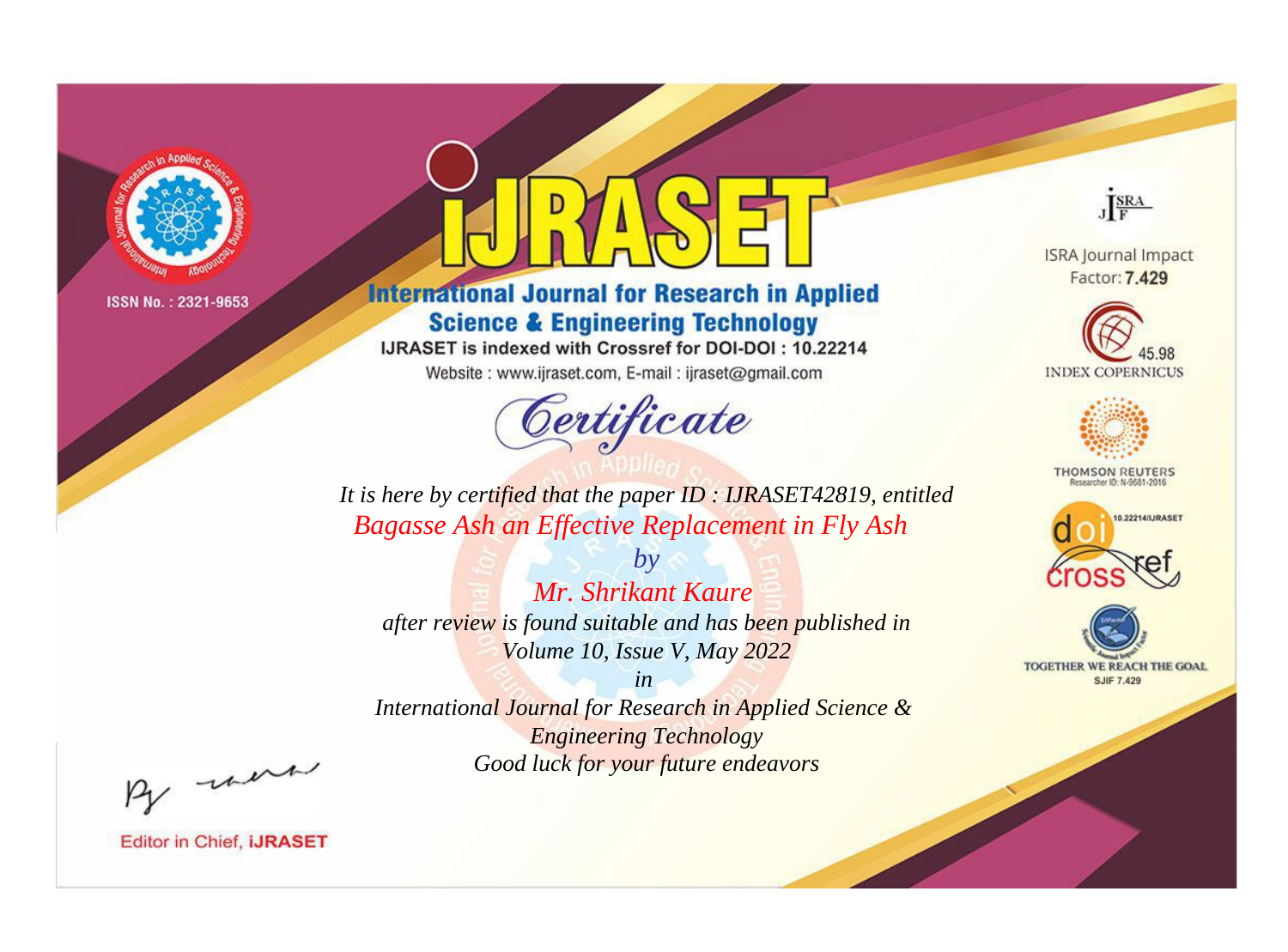

# **International Journal for Research in Applied Science & Engineering Technology**

IJRASET is indexed with Crossref for DOI-DOI: 10.22214

Website: www.ijraset.com, E-mail: ijraset@gmail.com



JERA

**ISRA Journal Impact** Factor: 7.429





**THOMSON REUTERS** 



TOGETHER WE REACH THE GOAL **SJIF 7.429** 

It is here by certified that the paper ID: IJRASET42819, entitled Bagasse Ash an Effective Replacement in Fly Ash

Mr. Devraj Gayakhe after review is found suitable and has been published in Volume 10, Issue V, May 2022

 $b\nu$ 

 $in$ International Journal for Research in Applied Science & **Engineering Technology** Good luck for your future endeavors

By morn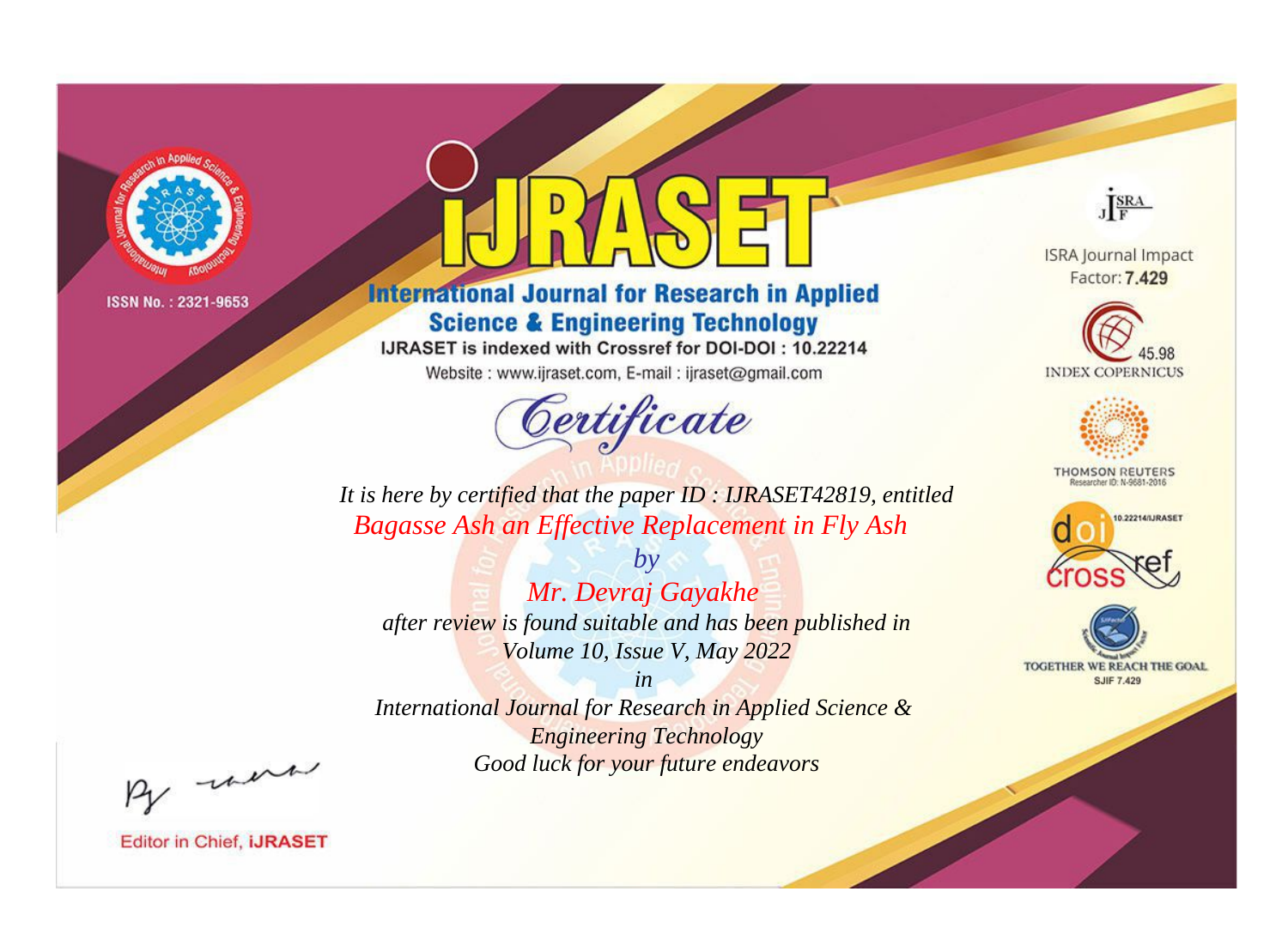

# **International Journal for Research in Applied Science & Engineering Technology**

IJRASET is indexed with Crossref for DOI-DOI: 10.22214

Website: www.ijraset.com, E-mail: ijraset@gmail.com



JERA

**ISRA Journal Impact** Factor: 7.429





**THOMSON REUTERS** 



TOGETHER WE REACH THE GOAL **SJIF 7.429** 

*It is here by certified that the paper ID : IJRASET42819, entitled Bagasse Ash an Effective Replacement in Fly Ash*

*by Mr. Ganesh Dagale after review is found suitable and has been published in Volume 10, Issue V, May 2022*

*in* 

*International Journal for Research in Applied Science & Engineering Technology Good luck for your future endeavors*

By morn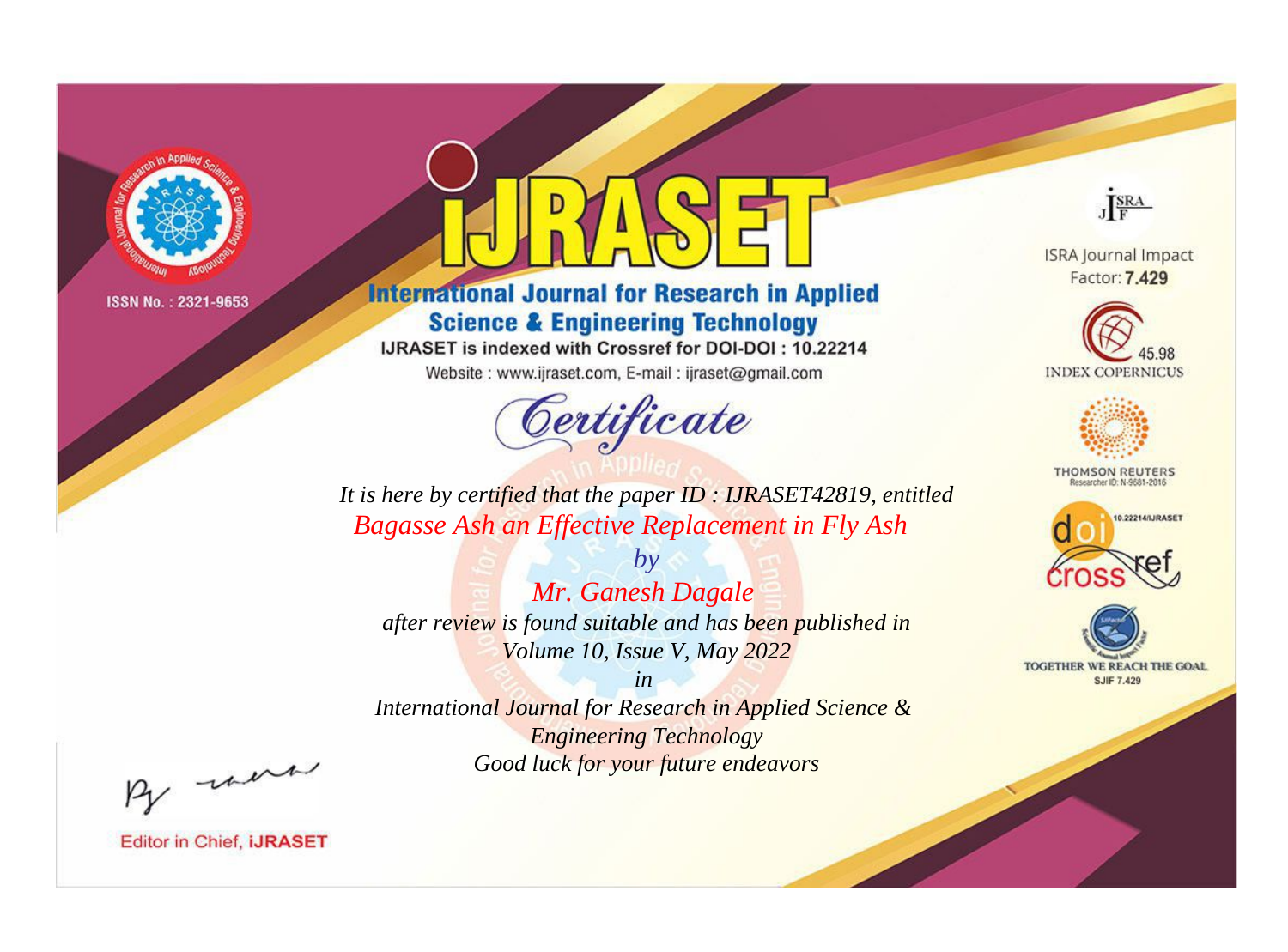

# **International Journal for Research in Applied Science & Engineering Technology**

IJRASET is indexed with Crossref for DOI-DOI: 10.22214

Website: www.ijraset.com, E-mail: ijraset@gmail.com



JERA

**ISRA Journal Impact** Factor: 7.429





**THOMSON REUTERS** 



TOGETHER WE REACH THE GOAL **SJIF 7.429** 

It is here by certified that the paper ID: IJRASET42819, entitled Bagasse Ash an Effective Replacement in Fly Ash

 $b\nu$ Mr. Harshal Kolhalkar after review is found suitable and has been published in Volume 10, Issue V, May 2022

 $in$ International Journal for Research in Applied Science & **Engineering Technology** Good luck for your future endeavors

By morn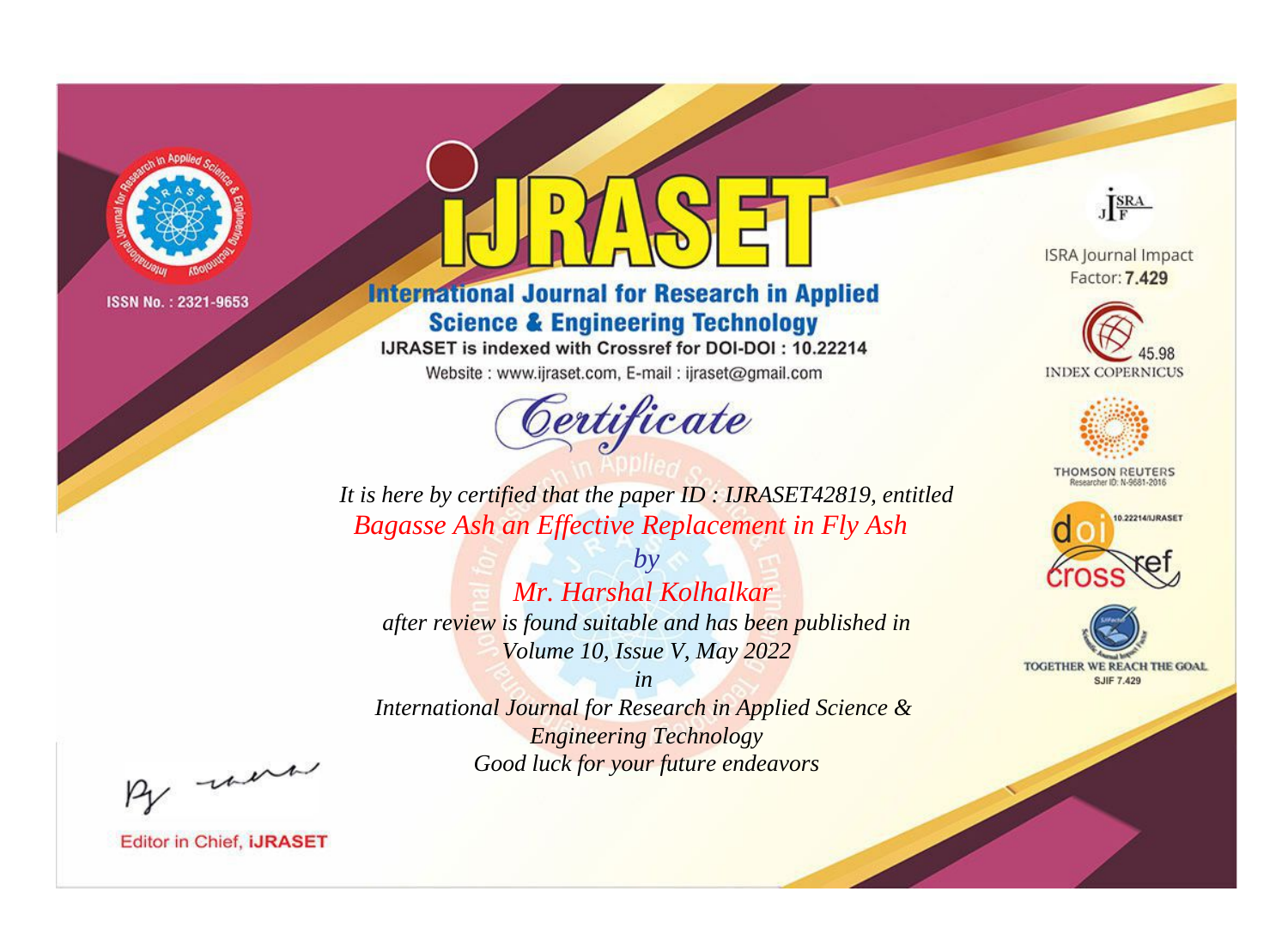

# **International Journal for Research in Applied Science & Engineering Technology**

IJRASET is indexed with Crossref for DOI-DOI: 10.22214

Website: www.ijraset.com, E-mail: ijraset@gmail.com



JERA

**ISRA Journal Impact** Factor: 7.429





**THOMSON REUTERS** 



TOGETHER WE REACH THE GOAL **SJIF 7.429** 

*It is here by certified that the paper ID : IJRASET42819, entitled Bagasse Ash an Effective Replacement in Fly Ash*

*by Mr. Chinmay Patil after review is found suitable and has been published in Volume 10, Issue V, May 2022*

*in* 

*International Journal for Research in Applied Science & Engineering Technology Good luck for your future endeavors*

By morn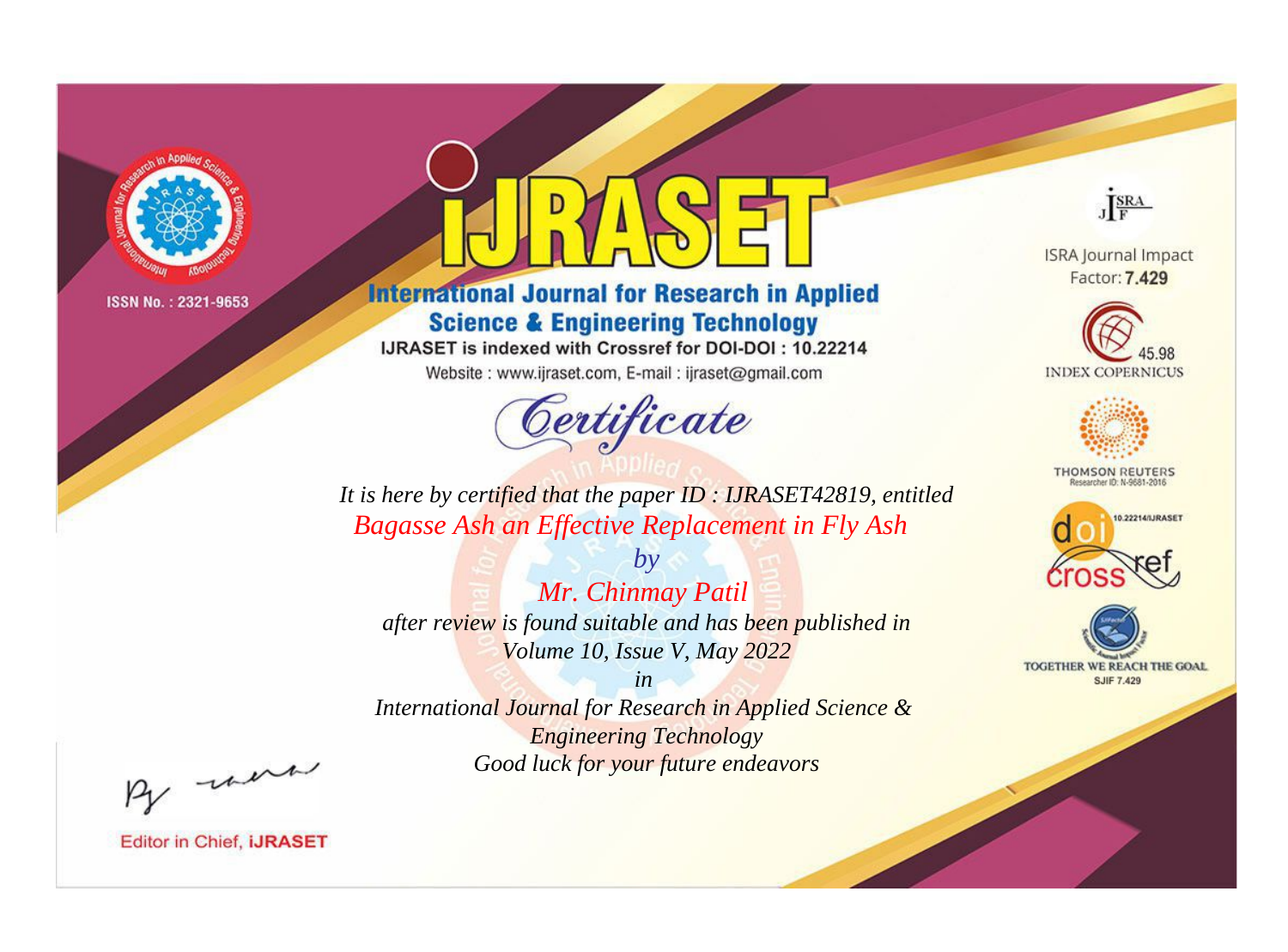

# **International Journal for Research in Applied Science & Engineering Technology**

IJRASET is indexed with Crossref for DOI-DOI: 10.22214

Website: www.ijraset.com, E-mail: ijraset@gmail.com



JERA

**ISRA Journal Impact** Factor: 7.429





**THOMSON REUTERS** 



TOGETHER WE REACH THE GOAL **SJIF 7.429** 

It is here by certified that the paper ID: IJRASET42819, entitled **Bagasse Ash an Effective Replacement in Fly Ash** 

 $b\nu$ Prof. Prashant Chavan after review is found suitable and has been published in Volume 10, Issue V, May 2022

 $in$ International Journal for Research in Applied Science & **Engineering Technology** Good luck for your future endeavors

By morn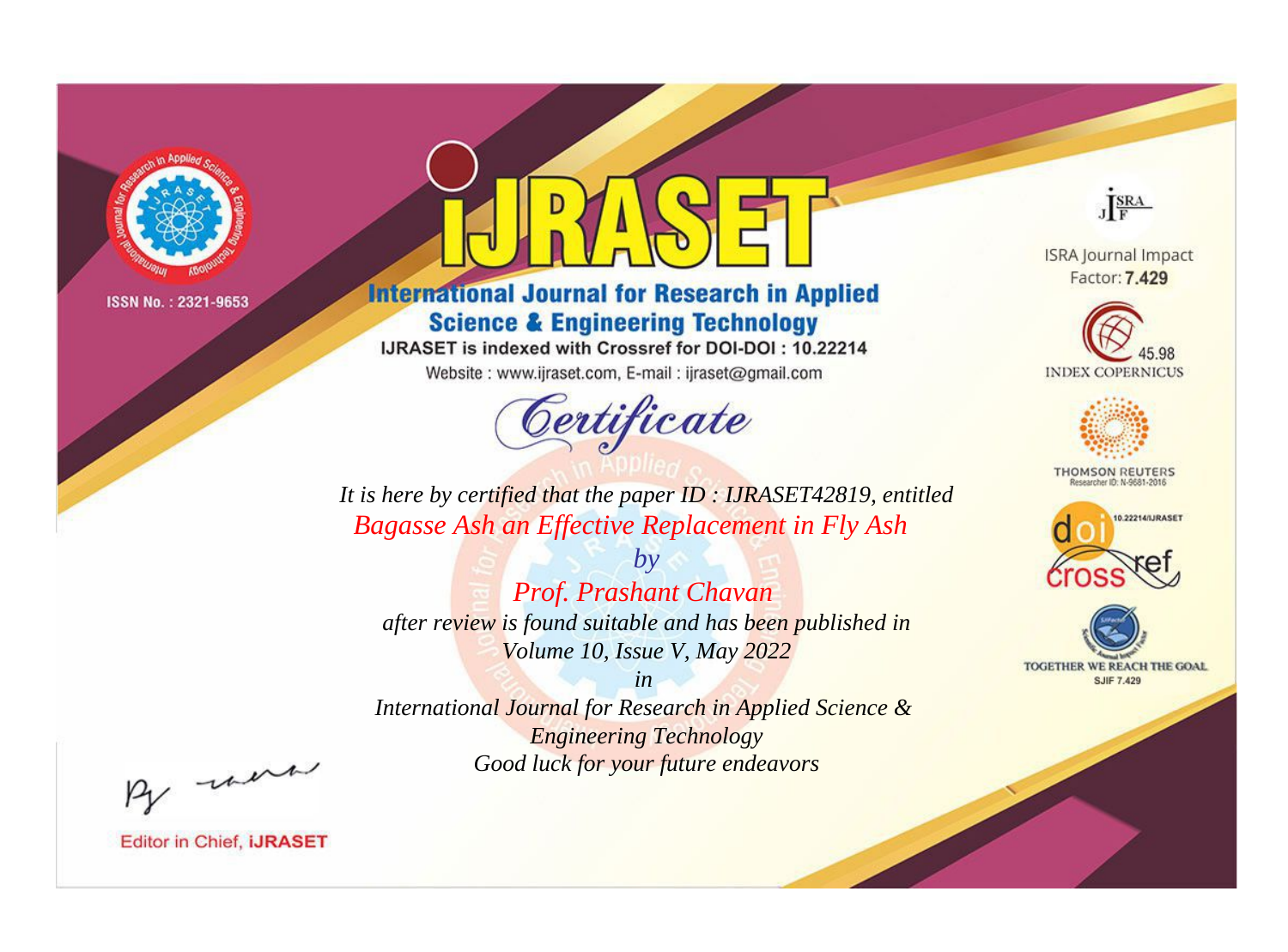

# **International Journal for Research in Applied Science & Engineering Technology**

IJRASET is indexed with Crossref for DOI-DOI: 10.22214

Website: www.ijraset.com, E-mail: ijraset@gmail.com



JERA

**ISRA Journal Impact** Factor: 7.429





**THOMSON REUTERS** 



TOGETHER WE REACH THE GOAL **SJIF 7.429** 

*It is here by certified that the paper ID : IJRASET42819, entitled Bagasse Ash an Effective Replacement in Fly Ash*

*by Prof. Atul Sonawane after review is found suitable and has been published in Volume 10, Issue V, May 2022*

*in* 

*International Journal for Research in Applied Science & Engineering Technology Good luck for your future endeavors*

By morn